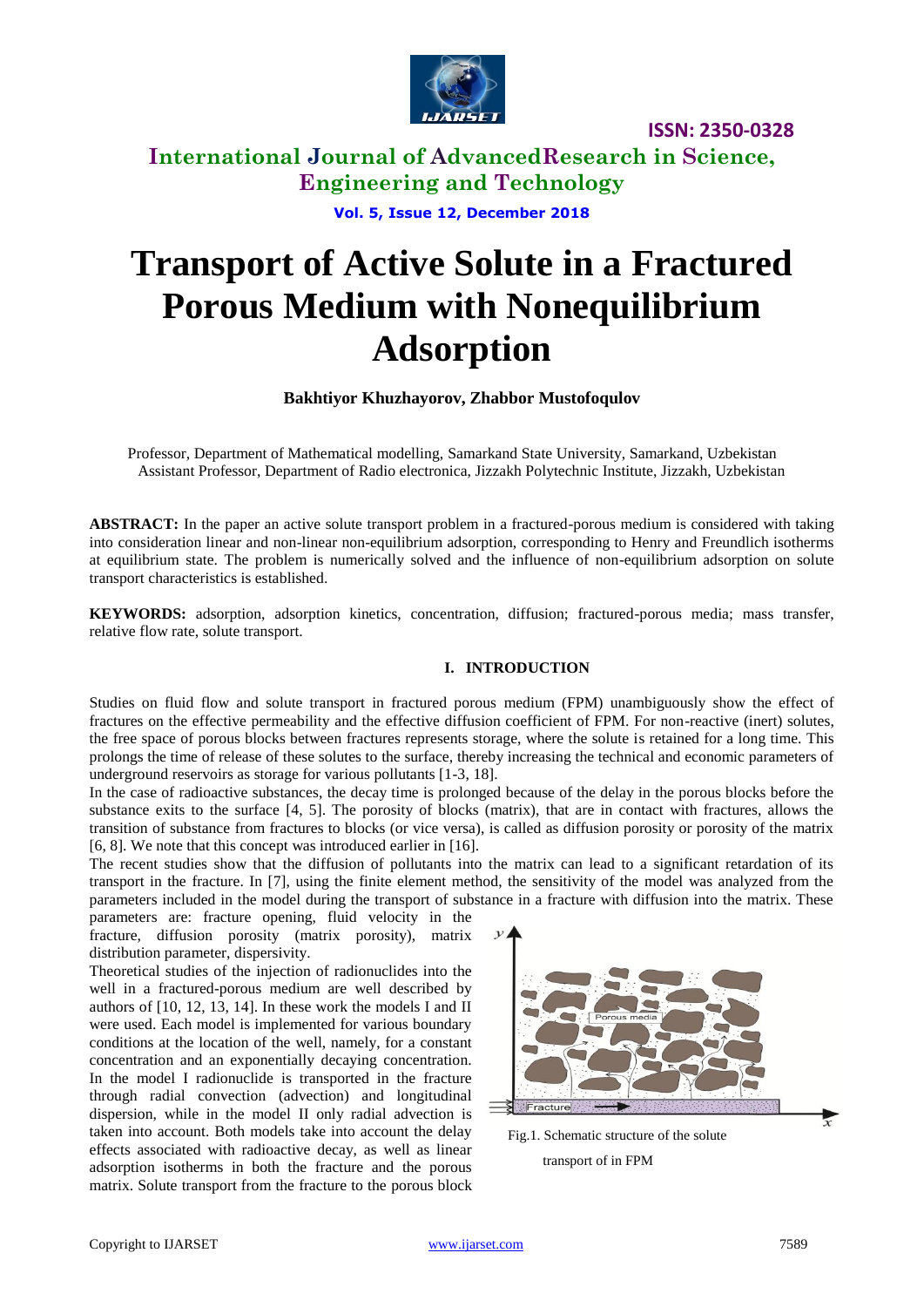

### **International Journal of AdvancedResearch in Science, Engineering and Technology**

#### **Vol. 5, Issue 12, December 2018**

is accounted for by molecular diffusion. It is established that the role of longitudinal dispersion is manifested for relatively large periods of radionuclide injection.

In [9] the solution of the solute transport problem in a fractured medium is presented, where the solute diffuses from the fracture into the porous matrix. The solute is inert and does not react with the matrix skeleton and fracture rock. Transport equation in the fracture is one-dimensional equation of convective (advective) diffusion, and in the porous blocks – a one-dimensional diffusion type equation. The analytical solution of the problem was used to interpret the laboratory data obtained in [7].

In this paper we consider a solute transport problem in a medium, consisting of a single fracture and adjusted porous block (Figure 1). Solute transport in the fracture governed by convection, diffusion (hydrodynamic dispersion), adsorption processes, while in the porous block only diffusion and adsorption processes occur. Two kinds of adsorption kinetics in both elements of the medium are considered. At the asymptotic stage (for large times) the dynamics of adsorption corresponds to Henry and Freundlich isotherms. A solute transport problem is posed and numerically solved. Solute concentration in mobile liquid and concentration of adsorbed mass are computed for different values of initial parameters. Relative solute mass transport in different form through common boundary of the fracture and the porous block is estimated.

#### **II. FORMULATION OF THE PROBLEM**

We consider the case where the solute has chemical-biological or radiation activity. Chemical-biological activity means the interaction of the solute with the rock skeleton or solute degradation under the influence of chemical or biological processes [15, 16]. In radioactive disposals due to the natural decay solute concentration gradually decreases. It should be noted that due to the decay or degradation for a certain time, the concentration of the substance can reach zero values completely.

Since here the adsorption of solute on the rock surface is considered, we are to consider decay or degradation of the adsorbed solute also. We assume that the decay or degradation of the solute both in the free volume and in the adsorbed adsorbed solute also. We assume that the decay or degradation of the solute both in the free volume and in the adsorbed<br>state occurs according to the same law, but in the general case, with different parameters. At these transport equations in the fracture and the porous block have the form [8, 17]:

$$
b\left(\frac{\partial c_f}{\partial t} + \rho \frac{\partial s_f}{\partial t} + V \frac{\partial c_f}{\partial x}\right) = bD_f^* \frac{\partial^2 c_f}{\partial x^2} + \theta_m D_m^* \frac{\partial c_m}{\partial y}\bigg|_{y=0} - b\lambda_f c_f - b\rho \lambda_g s_f, \quad 0 \le x < \infty,
$$
 (1)

$$
\frac{\partial c_m}{\partial t} + \frac{\rho}{\theta_m} \frac{\partial s_m}{\partial t} = D_m^* \frac{\partial^2 c_m}{\partial y^2} - \lambda_m c_m - \frac{\rho}{\theta_m} \lambda_{sm} s_m, \quad 0 \le y < \infty
$$
\n(2)

where  $c_f = c_f(t, x)$  - the concentration of the solute in the fracture,  $m^3 m^{-3}$ ;  $c_m = c_m(t, x, y)$  - the concentration in the matrix,  $m^3m^3$ ;  $s_f = s_f(t, x)$  - the concentration of the adsorbed solute in the fracture,  $m^3kg^{-1}$ ;  $s_m = s_m(t, x, y)$  - the concentration of adsorbed solute in the matrix,  $m^3kg^{-1}$ ;  $D_f^*$ ,  $D_m^*$  - effective diffusion coefficients in the fracture and the matrix, respectively,  $m^2s^{-1}$ ;  $\rho$  - density of saturated medium, kgm<sup>-3</sup>; V - average flow velocity in the fracture, ms<sup>-1</sup>; *b* - fracture width, m;  $\theta_m$  - the matrix porosity coefficient, *t* - time, s;  $\lambda_f$ ,  $\lambda_m$  are coefficients of chemical-biological degradation of solute in the fracture and in the matrix, respectively, or radioactive decay coefficients  $(\lambda = \lambda_f = \lambda_m)$ , s<sup>-1</sup>;  $\lambda_{sf}$ ,  $\lambda_{sm}$  are the coefficients of chemical-biological degradation of the adsorbed solute in the fracture and in the matrix, respectively. In the case of radioactive solute we can put  $\lambda = \lambda_{sf} = \lambda_{sm}$ . We consider two models of adsorption.

**Model I.** Here we assume that the adsorption of solute in FPM occurs according to linear equilibrium kinetics [17]

$$
\frac{\partial s_f}{\partial t} = \alpha_f (k_f c_f - s_f),\tag{3}
$$

$$
\frac{\partial s_m}{\partial t} = \alpha_m (k_m c_m - s_m),\tag{4}
$$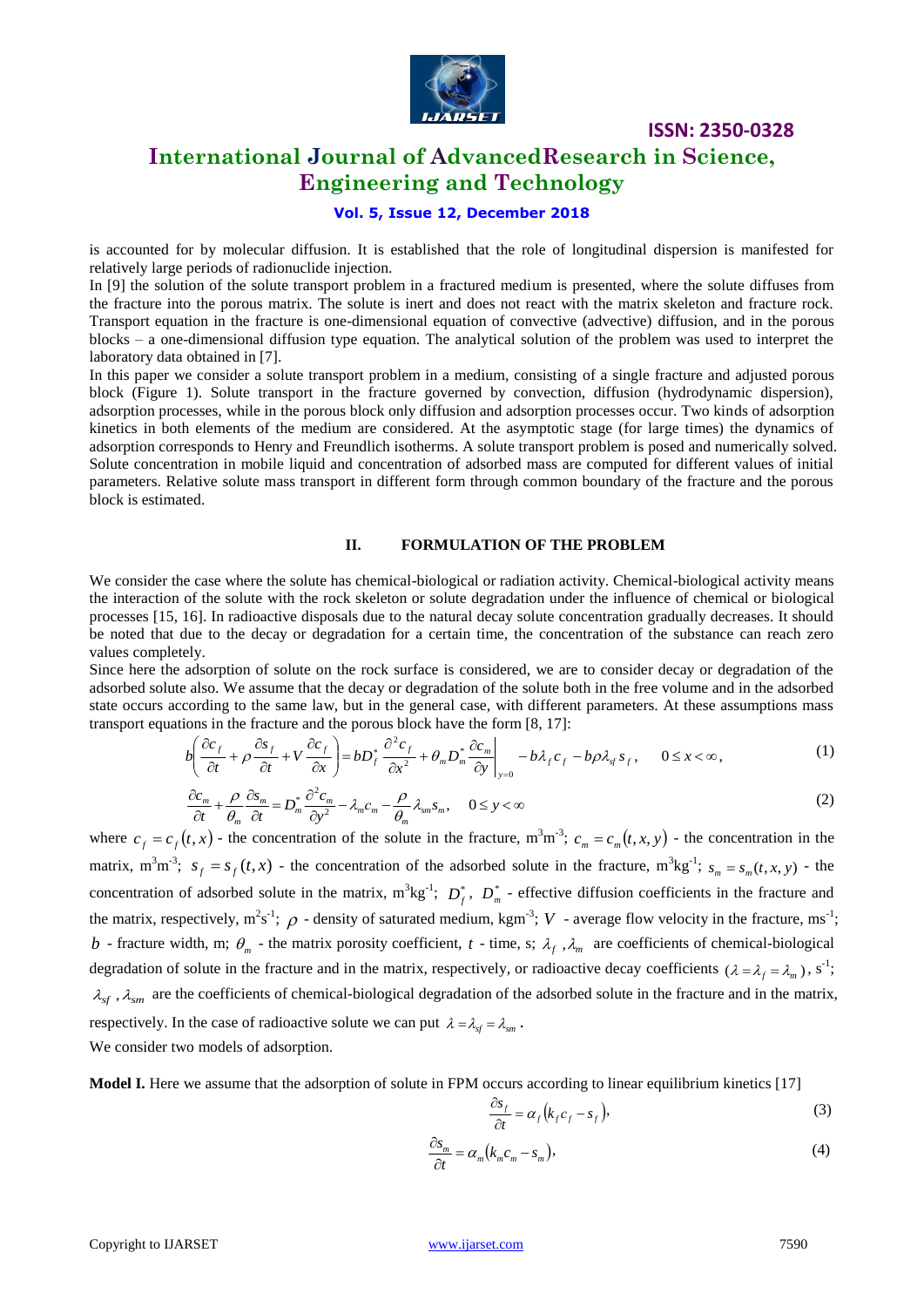

### **International Journal of AdvancedResearch in Science, Engineering and Technology**

### **Vol. 5, Issue 12, December 2018**

where  $\alpha_f$ ,  $\alpha_m$  are the coefficients characterizing the intensity of the adsorption processes in the fracture and in the matrix, respectively,  $s^{-1}$ ,  $k_f$ ,  $k_m$  are the adsorption coefficients in the fracture and in the matrix,  $m^3kg^{-1}$ . From equations (3) and (4) at  $t \to \infty$  we obtain linear equilibrium adsorption  $s_f = k_f c_f$  and  $s_m = k_m c_m$ , respectively (Henry isotherms).

**Model II.** Here, instead of the linear kinetics of adsorption (3) - (4), we consider the non-linear kinetics [19]

$$
\frac{\partial s_f}{\partial t} = \alpha_f \left( k_f c_f^N - s_f \right),\tag{5}
$$

$$
\frac{\partial s_m}{\partial t} = \alpha_m \big( k_m c_m^N - s_m \big),\tag{6}
$$

where N is a constant. From equations (5) and (6) at  $t \to \infty$  we obtain the non-equilibrium equations  $s_f = k_f c_f^N$ ,  $s_m = k_m c_m^N$ , respectively (Freundlich isotherm).

Let initially the medium is filled with pure (without solute) liquid. From the inlet section of the fracture  $(x = 0)$  liquid with solute concentration  $c_0$  is injected under constant average flow velocity V. At  $x \to \infty$  in the fracture and at  $y \rightarrow \infty$  in the porous block no solute transport occurs. On the common boundary of the fracture and the porous block we adopt the continuousity of the concentration fields. Then the initial and boundary conditions we can take in the following form

$$
c_f(0, x) = c_m(0, x, y) = 0,
$$
\n(7)

$$
c_f(t,0) = c_0,\tag{8}
$$

$$
c_f(t, x) = c_m(t, x, 0),
$$
\n(9)

$$
\frac{\partial c_f(t, \infty)}{\partial x} = 0\tag{10}
$$

$$
\frac{\partial c_m(t, x, \infty)}{\partial y} = 0 \tag{11}
$$

$$
s_f(0, x) = s_m(0, x, y) = 0.
$$
\n(12)

So, we are to solve  $(1)$ ,  $(2)$  and  $(3)$ ,  $(4)$  (or  $(5)$ ,  $(6)$ ) with conditions  $(7)$  -  $(12)$ .

#### **III. NUMERICAL SOLUTION OF THE PROBLEM**

We solve the system of equations  $(1) - (2)$  with  $(3) - (4)$  under the conditions  $(7) - (12)$  by the method of finite differences [20].

In the porous block domain we introduce the following net domain  $\omega_{n_1h_2} = \langle (t_k, x_i, y_j); t_k = k\tau, x_i = ih_1, y_j = jh_2, i = 0, I, j = 0, J, k = 0, K \rangle$ , where  $\tau$  - step of the grid with respect to time,  $h_1, h_2$  - step of the grid with respect to x and y coordinates, respectively,  $I, J$  - enough large integers that are to be chosen such to cover concentration change area. The time step  $\tau$  we choose as *K*  $\tau = \frac{t_{\text{max}}}{\tau}$ , where  $t_{\text{max}}$  is maximal time, we study the problem in the time segment  $t \in [0, t_{\max}]$ . Equations  $(1) - (2)$  and  $(3) - (4)$  are approximated as follows: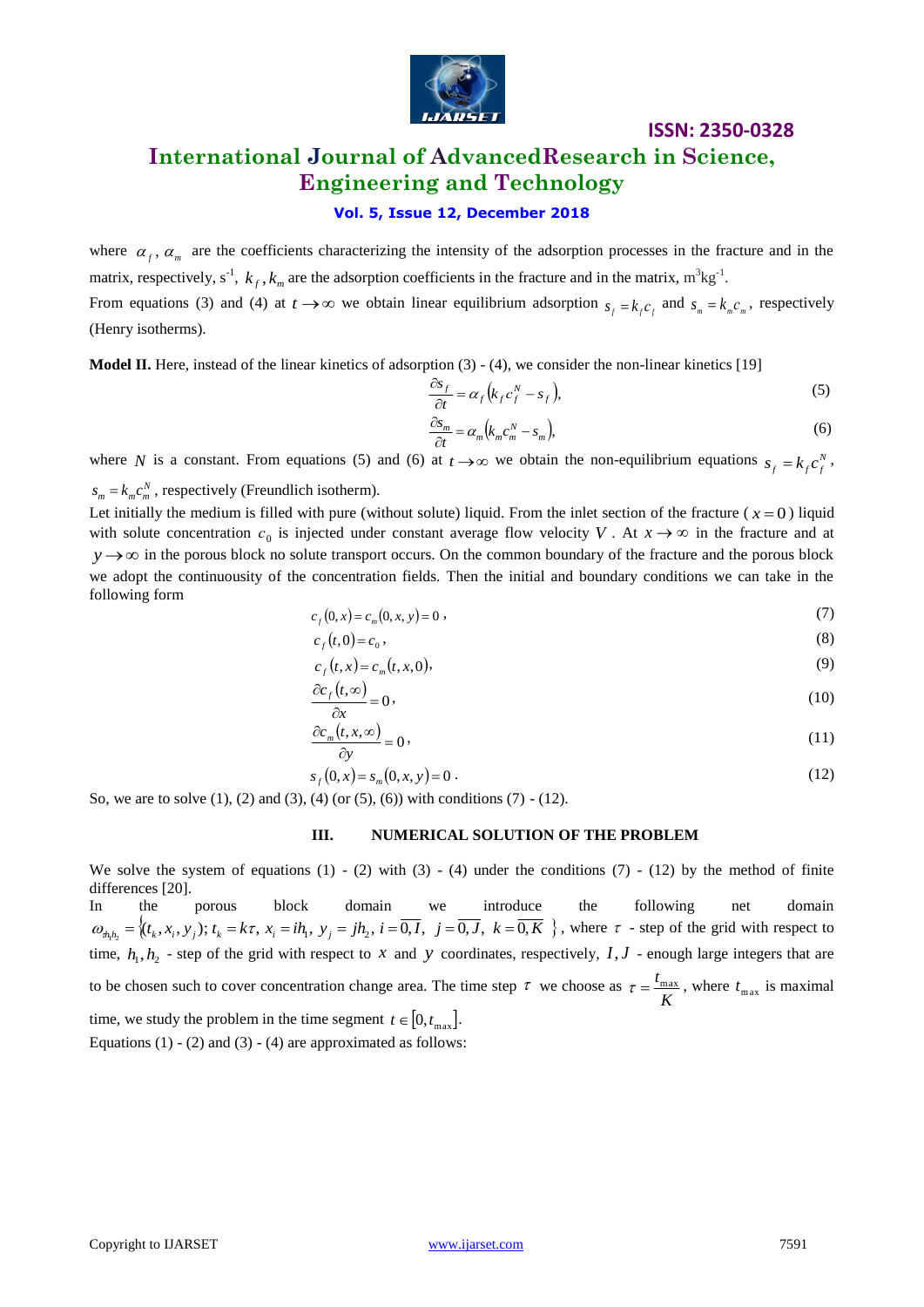

### **International Journal of AdvancedResearch in Science, Engineering and Technology**

#### **Vol. 5, Issue 12, December 2018**

$$
\frac{cf_i^{k+1} - cf_i^k}{\tau} + \rho \frac{sf_i^{k+1} - sf_i^k}{\tau} + V \frac{cf_i^{k+1} - cf_{i-1}^{k+1}}{h_1} = D_j^* \frac{cf_{i+1}^{k+1} - 2cf_i^{k+1} + cf_{i-1}^{k+1}}{h_1^2} + \frac{\theta_m D_m^* \cdot cm_{i,1}^k - cm_{i,0}^k}{h_2} - b\lambda_f cf_i^{k+1} - b\rho \lambda_{sf} st_i^{k+1}, \quad i = \overline{1, I-1}, \ k = \overline{0, K-1},
$$
\n(13) 
$$
\frac{cm_{i,j}^{k+1} - cm_{i,j}^k}{\tau} + \frac{\rho}{\theta_m} \frac{sm_{i,j}^{k+1} - sm_{i,j}^k}{\tau} = D_m^* \frac{cm_{i,j+1}^{k+1} - 2cm_{i,j}^{k+1} + cm_{i,j-1}^{k+1}}{h_2^2} - \lambda_m cm_{i,j}^{k+1} - \frac{\rho}{\theta_m} \lambda_{sm} sm_{i,j}^{k+1},
$$
\n $i = \overline{0, I}, \ j = \overline{1, J-1}, \ k = \overline{0, K-1},$ \n(14) 
$$
sf_i^{k+1} - sf_i^k
$$
\n(15)

$$
\frac{sf_i^{k+1} - sf_i^k}{\tau} = \alpha_f k_f cf_i^k - \alpha_f sf_i^{k+1}, \quad i = \overline{0, I}, \quad k = \overline{0, K-1},
$$
\n
$$
\frac{sm_{i,j}^{k+1} - sm_{i,j}^k}{\tau} = \alpha_m k_m cm_{i,j}^k - \alpha_m sm_{i,j}^{k+1}, \quad i = \overline{0, I}, \quad j = \overline{0, J}, \quad k = \overline{0, K-1},
$$
\n(15)\n(16)

where  $cm_{i,j}^k$ ,  $cf_i^k$ ,  $sm_{i,j}^k$ ,  $sf_i^k$  are the grid functions corresponding to  $c_m$ ,  $c_f$ ,  $s_m$ ,  $s_f$ , respectively. Equations (13) - (16) are implicit finite difference schemes with respect to grid functions  $cm_{i,j}^k$ ,  $cf_i^k$ ,  $sm_{i,j}^k$ ,  $sf_i^k$ . The initial and boundary conditions  $(7)$  -  $(12)$  are approximated as:

$$
cf_i^0 = cm_{i,j}^0 = 0,
$$
\n(17)

$$
cf_0^{k+1} = c_0 \,,\tag{18}
$$

$$
cf_i^{k+1} = cm_{i,0}^{k+1}, \tag{19}
$$

$$
cf_i^{k+1} = cf_{i-1}^{k+1},
$$
\n
$$
c_1^{k+1} = c_2^{k+1}
$$
\n(20)

$$
cm_{i,J}^{k+1} = cm_{i,J-1}^{k+1},\tag{21}
$$

$$
sf_i^0 = sm_{i,j}^0 = 0 \; , \quad i = \overline{0, I}, \quad j = \overline{0, J}, \quad k = \overline{0, K - 1}
$$
 (22)

Equations (13) - (16) are reduced to the following form  
\n
$$
A_i G_{i-1}^{k+1} - B_i G_i^{k+1} + C_i G_{i+1}^{k+1} = -F_i^{(1)}, \ i = \overline{1, I-1}, \quad k = \overline{0, K-1},
$$
\n(23)

$$
A_2cm_{i,j-1}^{k+1} - B_2cm_{i,j}^{k+1} + C_2cm_{i,j+1}^{k+1} = -F_{i,j}^{(2)}, \ i = \overline{0, I}, \ J = \overline{1, J-1}, \ k = \overline{0, K-1}, \tag{24}
$$

$$
sf_i^{k+1} = R_i cf_i^k + E_i sf_i^k, \qquad i = \overline{0, I}, \quad k = \overline{0, K-1}, \tag{25}
$$

$$
sm_{i,j}^{k+1} = R_2 cm_{i,j}^k + E_2 sm_{i,j}^k, \qquad i = \overline{0, I}, \quad J = \overline{0, J}, \quad k = \overline{0, K - 1}.
$$
\n<sup>(26)</sup>

where 
$$
A_1 = \frac{D_f^*}{h_1^2} + \frac{V}{h_1}
$$
,  $B_1 = \frac{1}{\tau} + 2\frac{D_f^*}{h_1^2} + \frac{V}{h_1} + \lambda_f$ ,  $C_1 = \frac{D_f^*}{h_1^2}$ ,  $A_2 = \frac{\tau D_m^*}{h_2^2}$ ,  $B_2 = 1 + 2\frac{\tau D_m^*}{h_2^2} + \tau \lambda_m$ ,  $C_2 = \frac{\tau D_m^*}{h_2^2}$ ,  $R_1 = \frac{\tau \alpha_f k_f}{1 + \tau \alpha_f}$ ,

$$
E_1 = \frac{1}{1 + \pi \alpha_f} \qquad , \qquad R_2 = \frac{\pi \alpha_m k_m}{1 + \pi \alpha_m} \qquad , \qquad E_2 = \frac{1}{1 + \pi \alpha_m} \qquad , \qquad F_i^{(1)} = \frac{1}{\tau} c_i^k + \frac{\theta_m D_m^*}{b h_2} (c m_{i,1}^k - c m_{i,0}^k) - \left(\frac{\rho}{\tau} + \rho \lambda_{sf}\right) sf_i^{k+1} + \frac{\rho}{\tau} sf_i^k \qquad ,
$$
  

$$
F_{i,j}^{(2)} = c m_{i,j}^k - \frac{\rho}{\theta_m} (1 + \tau \lambda_{sm}) sm_{i,j}^{k+1} + \frac{\rho}{\theta_m} sm_{i,j}^k.
$$

The systems of linear algebraic equations (23) - (24) are solved by the Tomas' method [11]. After determining the concentration fields, it is possible to determine the adsorption fields  $sf_i^k$ ,  $sm_{i,j}^k$  from (25), (26).

#### **IV. DISCUSSION OF RESULTS**

Using the numerical results, profiles of concentrations  $c_f$  and  $c_m$ , as well as adsorbed mass concentrations  $s_f$  and *m s* , both in the fracture and in the matrix are drawn.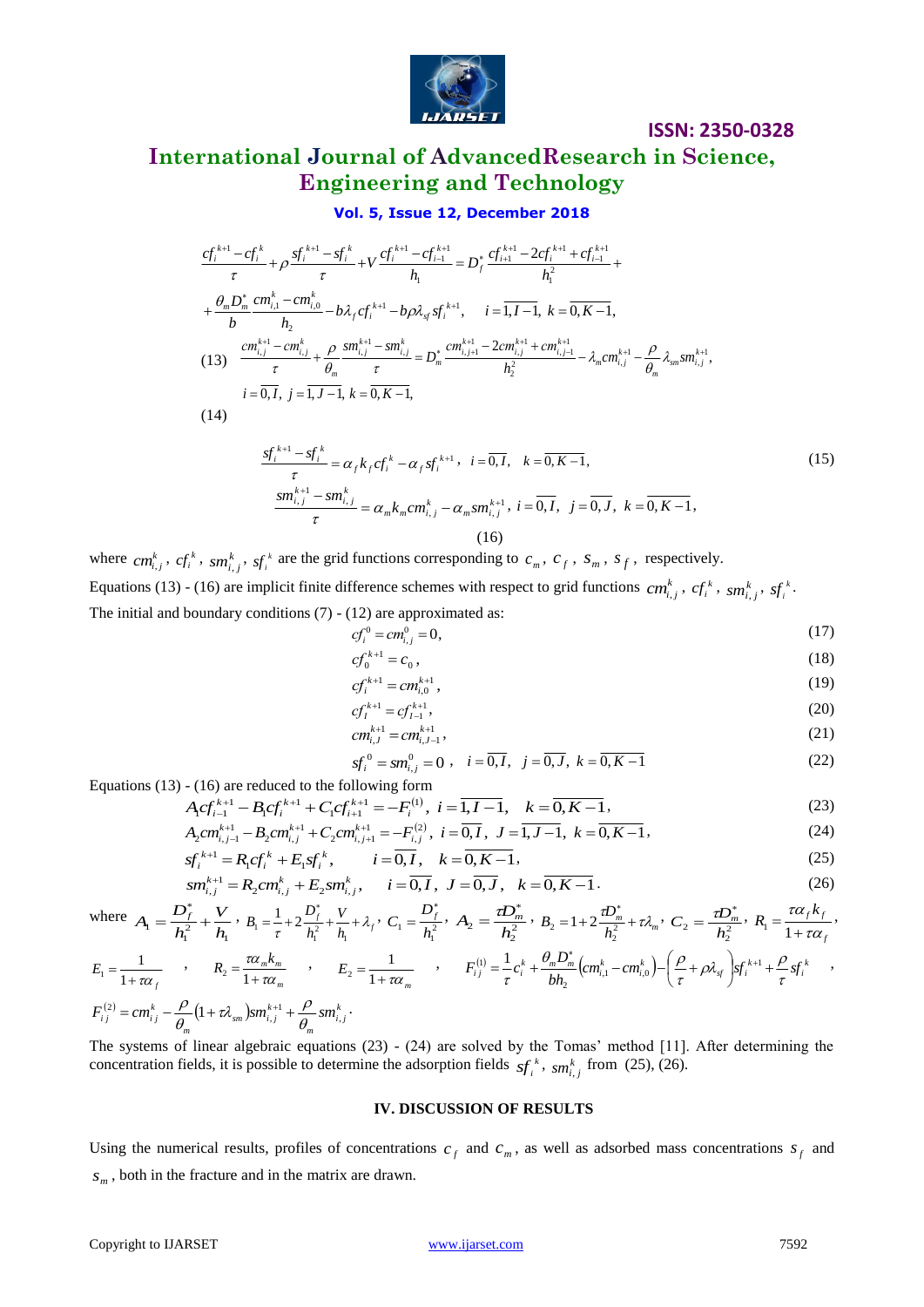

### **International Journal of AdvancedResearch in Science, Engineering and Technology**

### **Vol. 5, Issue 12, December 2018**

In calculations the following initial values of parameters are used:  $c_0 = 0.01 \text{ m}^3 \text{m}^{-3}$ ,  $\theta_m = 0.2$ ,  $D_m^* = 1.10^{-6} \text{m}^2 \text{s}^{-1}$ ,  $D_f^* = 6 \cdot 10^{-5} \,\text{m}^2\text{s}^{-1}$ ,  $V = 5 \cdot 10^{-4} \,\text{m}^2\text{s}^{-1}$ ,  $b = 4 \cdot 10^{-4} \,\text{m}$ ,  $\rho = 2.5 \cdot 10^3 \,\text{kg} \,\text{m}^{-3}$ ,  $\alpha_m = \alpha_m = 4 \cdot 10^{-4} \,\text{s}^{-1}$  and the various  $\lambda$ .

Some results of calculations for two models of kinetic adsorption are shown in Fig.2-4. In Figures 2-3 solute concentration surface and the adsorbed mass surface for the two adsorption kinetics (Model I, II) are presented. In Fig.2 surfaces of  $c_m/c_0$  and  $s_m$  for  $k_m = k_f = 3 \cdot 10^{-5} \text{m}^3 \text{kg}^{-1}$  and at the case  $\lambda = \lambda_f = \lambda_m = \lambda_{sf} = \lambda_{sm}$  are shown.

Comparing the presented data, it can be seen that the solute decay leads to a reduction of concentration distribution area width both for the solute and the adsorption fields.

The comparison of Fig.2a and Fig.2b shows that the solute decay in the fracture and the porous block leads to a narrowing of the solute distribution zone. The solute concentration due to decay quickly fades in the fracture, which affects on the concentration distribution in the porous matrix. However, the maximum value of the adsorbed mass does not change when the solute decays.

In Fig.3 similar surfaces are given at  $k_m = k_f = 3 \cdot 10^{-5} \text{m}^3 \text{kg}^{-1}$ ,  $N = 0.83$  for the non-linear non-equilibrium adsorption kinetics (Model II) at the steady state corresponding to the Freundlich isotherm. In this case, the maximum value of the adsorbed masses at the point  $(0, 0)$  was equal to  $0.6 \cdot 10^{-6}$  m<sup>3</sup>kg<sup>-1</sup>, while for the equilibrium case of the adsorption

kinetics corresponding to the Henry isotherm, this value is equal to  $0.28 \cdot 10^{-6}$  m<sup>3</sup>kg<sup>-1</sup>.

As can be seen from the presented data, the concentration fields, as the intensity of adsorption increases, are of limited distribution - the range of concentration changes will narrow. In Fig. 2a, the propagation of the concentration field in the y direction is extended from  $0.75$ m at  $t = 10000$  s, and in Fig. 3a one can see, the concentration distribution area

does not reach 0.75 m. From the presented data we see that at the same other parameters, the non-linear law of adsorption leads to the narrowing of the solute concentration distribution in comparison with the linear law.

The decay of the solute in this case also leads to a reduction in the solute concentration distribution and the adsorption mass concentration in the fracture and porous block (Fig. 3a, b).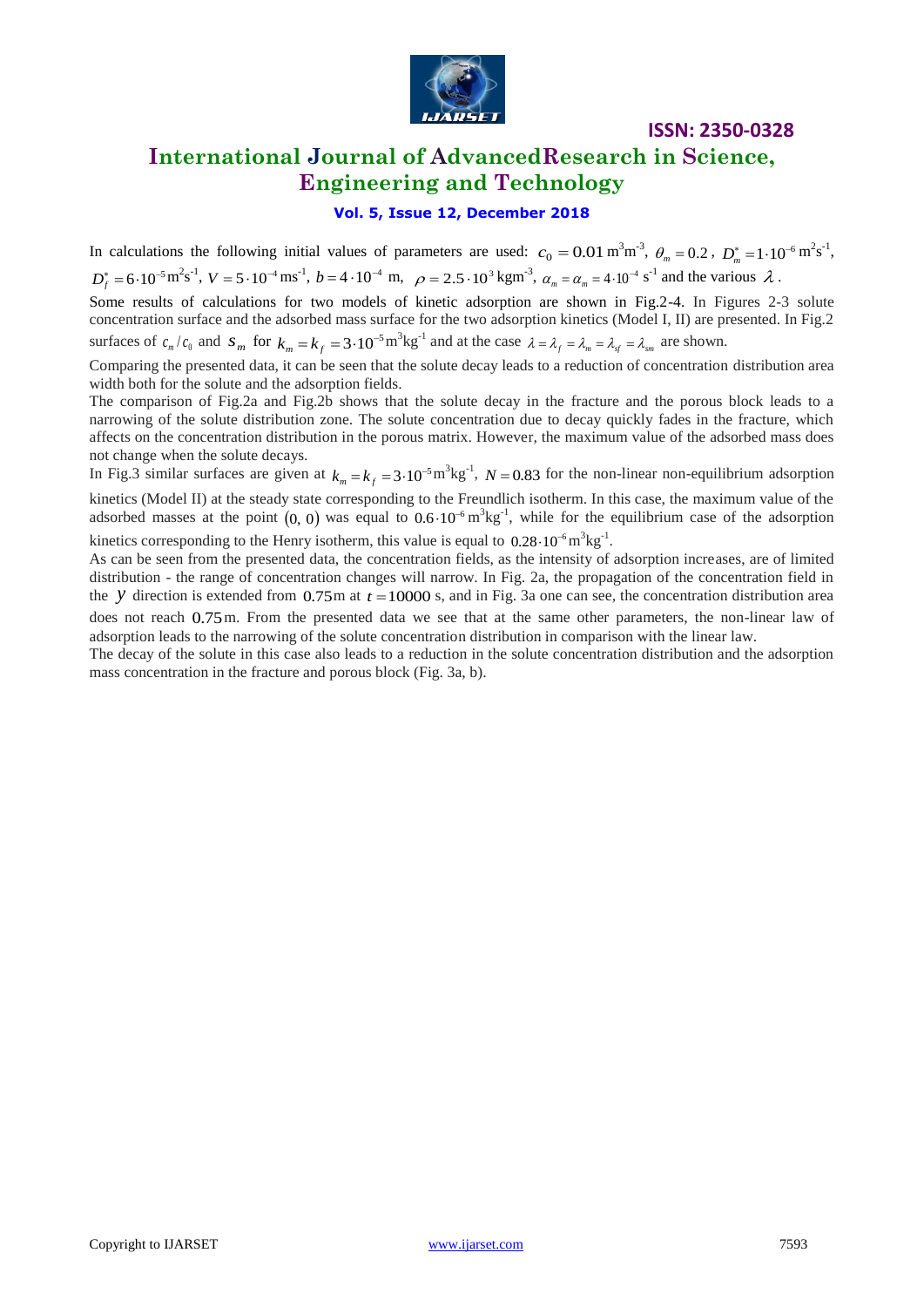

### **International Journal of AdvancedResearch in Science, Engineering and Technology**

**Vol. 5, Issue 12, December 2018**



Fig.2. Surface  $c_m/c_0$  and  $s_m$  for the linear kinetic adsorption according to Henry isotherm with  $\lambda = 0$  (a),  $\lambda = 3 \cdot 10^{-4} \text{ s}^{-1}$  (b),  $t = 10000 \text{ s}.$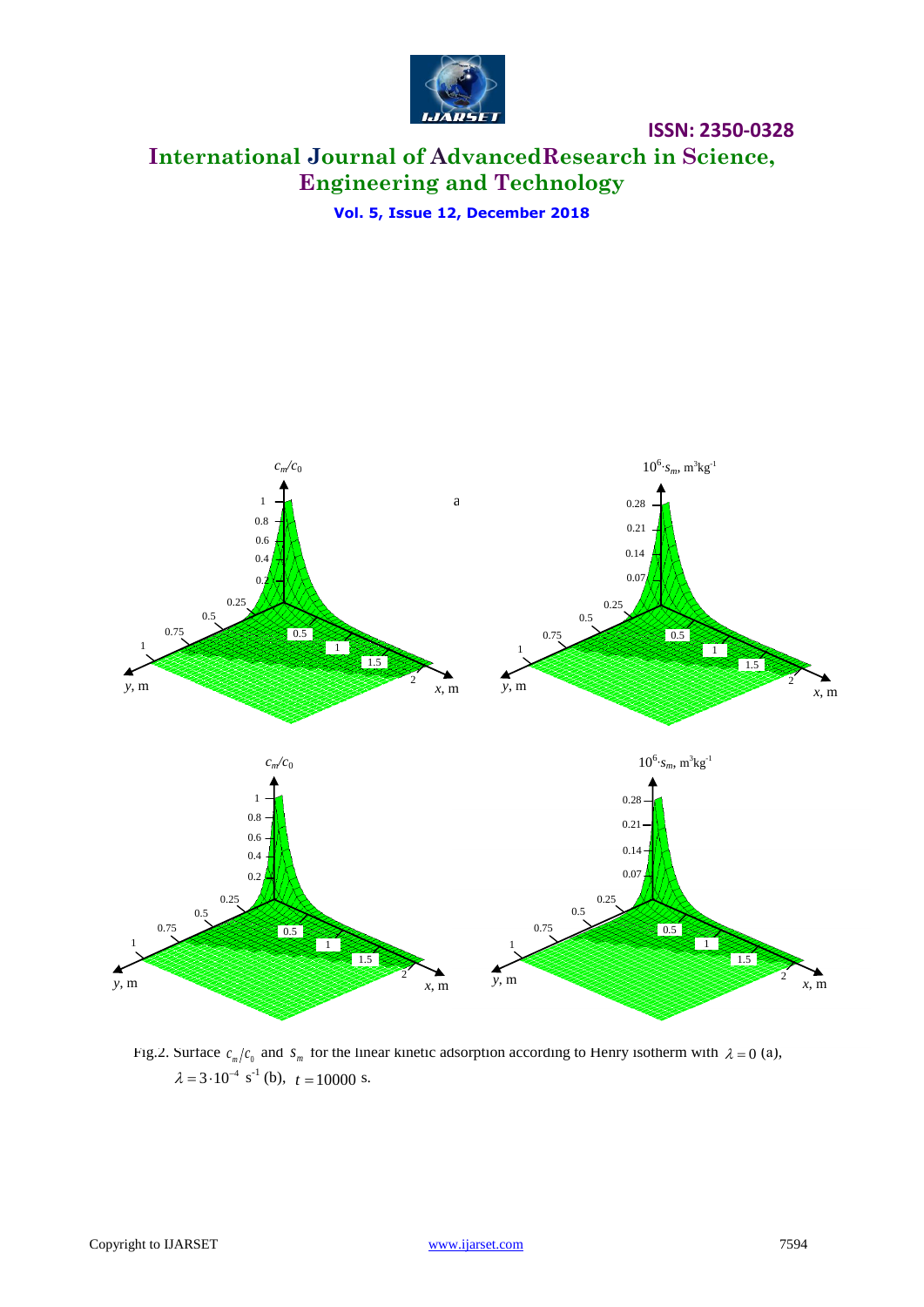

### **International Journal of AdvancedResearch in Science, Engineering and Technology**

**Vol. 5, Issue 12, December 2018**



Fig. 3. Surface  $c_m/c_0$  and  $s_m$  for the non-linear kinetic adsorption according to Freundlich isotherm with  $\lambda = 0$  (a),  $\lambda = 3.10^{-4} \text{ s}^{-1}$  (b),  $t = 10000 \text{ s}$ ,  $N = 0.83$ 

The dynamics of the relative solute flow rate from the fracture to the matrix  $\mathbf{0}$ \*  $\partial y \big|_{y=}$  $=-\theta_{m}D_{m}^{\ast}\frac{\partial}{\partial x}$ *y*  $D_m^* D_m^* \frac{\partial C_m}{\partial y}$  $Q = -\theta_m D_m^* \frac{\partial c_m}{\partial r}$  is estimated and the graphs of its change are plotted. On the basis of  $Q$  the common relative mass transport through  $y = 0$  is calculated as  $\int\limits_0^\infty$  $Q_{com} = \int Q dx$  for each time t. In addition, the total relative solute mass transport through  $y = 0$  is determined as 0  $Q_{\text{tot}} = \int_a^t Q_{\text{com}} dt = \int_a^t \int_a^{\infty} Q \, dx dt$ 0 0 0 .

Some graphs for  $Q$ ,  $Q_{com}$ ,  $Q_{tot}$  are presented in Fig. 4. The distribution of  $Q$  at  $t = 7200$ s for two laws of adsorption is presented in Fig. 4a. As we see, for non-linear adsorption, up to certain distances in *x* values of *Q* are greater than in linear case at all other identical parameters. From the certain distance  $x$  the character of dependences is

changed and for non-linear adsorption the values of *Q* is smaller than in linear adsorption law. These phenomena can be explained by forming greater concentration gradients for nonlinear adsorption law up to certain  $x$  and its smaller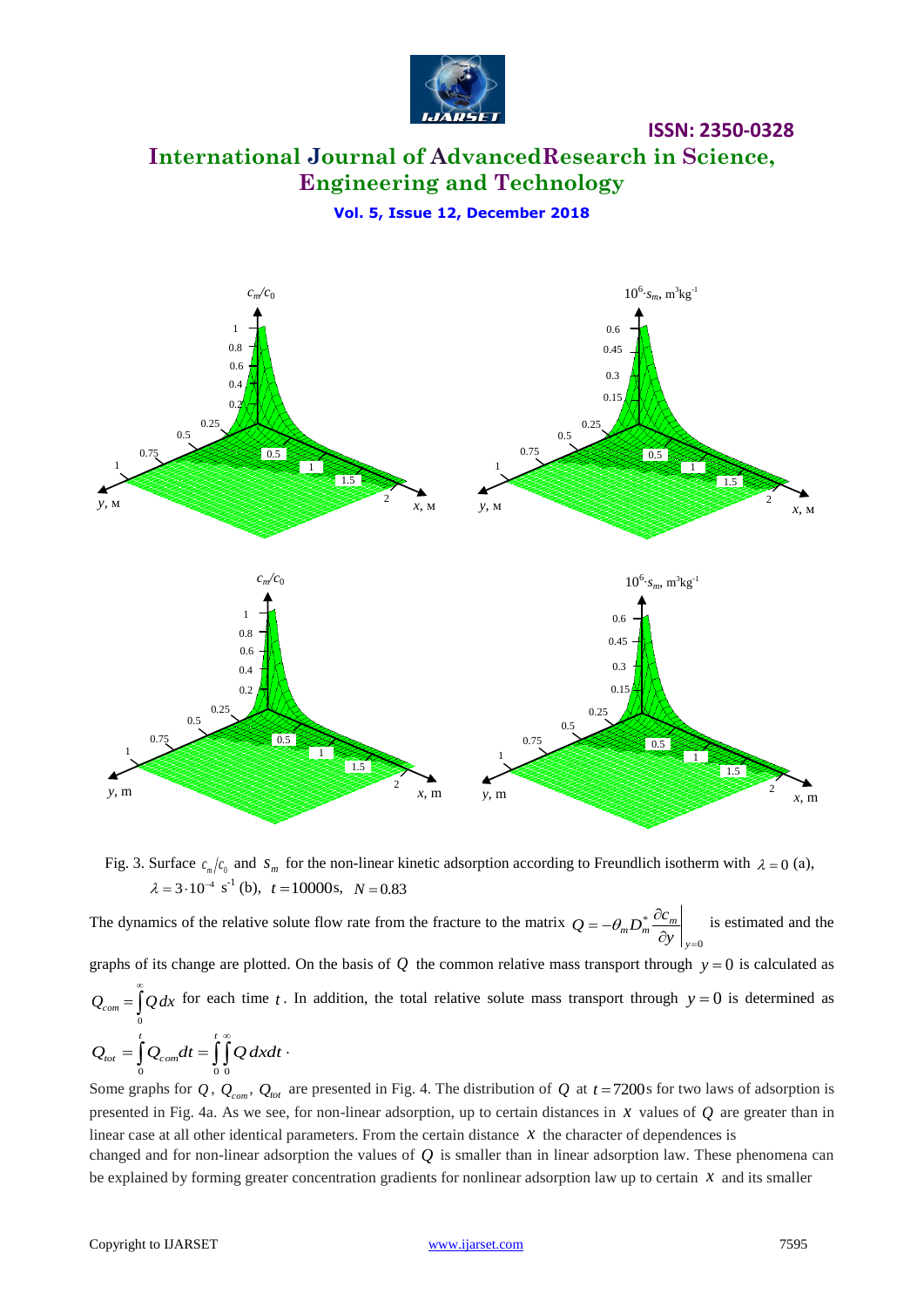

### **ISSN: 2350-0328 International Journal of AdvancedResearch in Science, Engineering and Technology**

#### **Vol. 5, Issue 12, December 2018**

values for greater  $x$ . If can be seen also, decay of solute leads to the increasing of  $Q$  up to some  $x$  after that values  $Q$ are smaller than at the case of non-decay solute.



The above discussed character of  $Q$  reflects on  $Q_{com}$  and  $Q_{tot}$  behavior. As in  $Q$ , the solute decay leads to greater values of  $Q_{tot}$  (Fig. 4 b, c). In the dynamics of  $Q_{com}$  on can observe non-monotonous dependence. In the case of nonlinear adsorption at all other constant parameters  $Q_{com}$  and  $Q_{tot}$  increase. At first sight can seem, that the decay should lead to the reduction of  $Q$  and, as a consequence,  $Q_{com}$ ,  $Q_{tot}$ . However, here we deal not with the real solute mass flow through common boundary of two zones but with the relative mass flow. The fact, that non-linear adsorption leads to the increasing of  $Q_{_{con}}$  and  $Q_{_{tot}}$ , is the direct consequence of the same behavior of  $Q$  . Unlike  $Q_{_{con}}$ , in  $Q_{_{tot}}$ we have monotonous behavior. It is consequences of that,  $Q_{\text{tot}}$  represents the integrated characteristic of the solute mass transport.

#### **IV. CONCLUSION**

Solute transport in fractured porous media (FPM) have so far been studied relatively little. This is due to the complex geometrical configuration of such media and, consequently, the complexity of mathematical modeling of the transfer processes in them. In this paper a solute transport problem in a medium, consisting of a single fracture and adjusted porous block is considered. This schematization of FPM allows us analytically investigating characteristic features of the solute transfer process, in particular, internal mass transfer between the system of fractures and porous blocks.

The solute is treated as an active substance and its degradation and decay, as well as non-equilibrium adsorption both in the fracture and in the porous block are taken into account. The degradation coefficients in the transport equations are assumed to be equal in the case of a radioactive solute. Two models of kinetic adsorption are considered: linear and nonlinear. A solute transport problem for the one-dimensional case is numerically solved using the finite difference method. Based on numerical calculations, it was found that the solute decay slows down its spread in the fracture, and